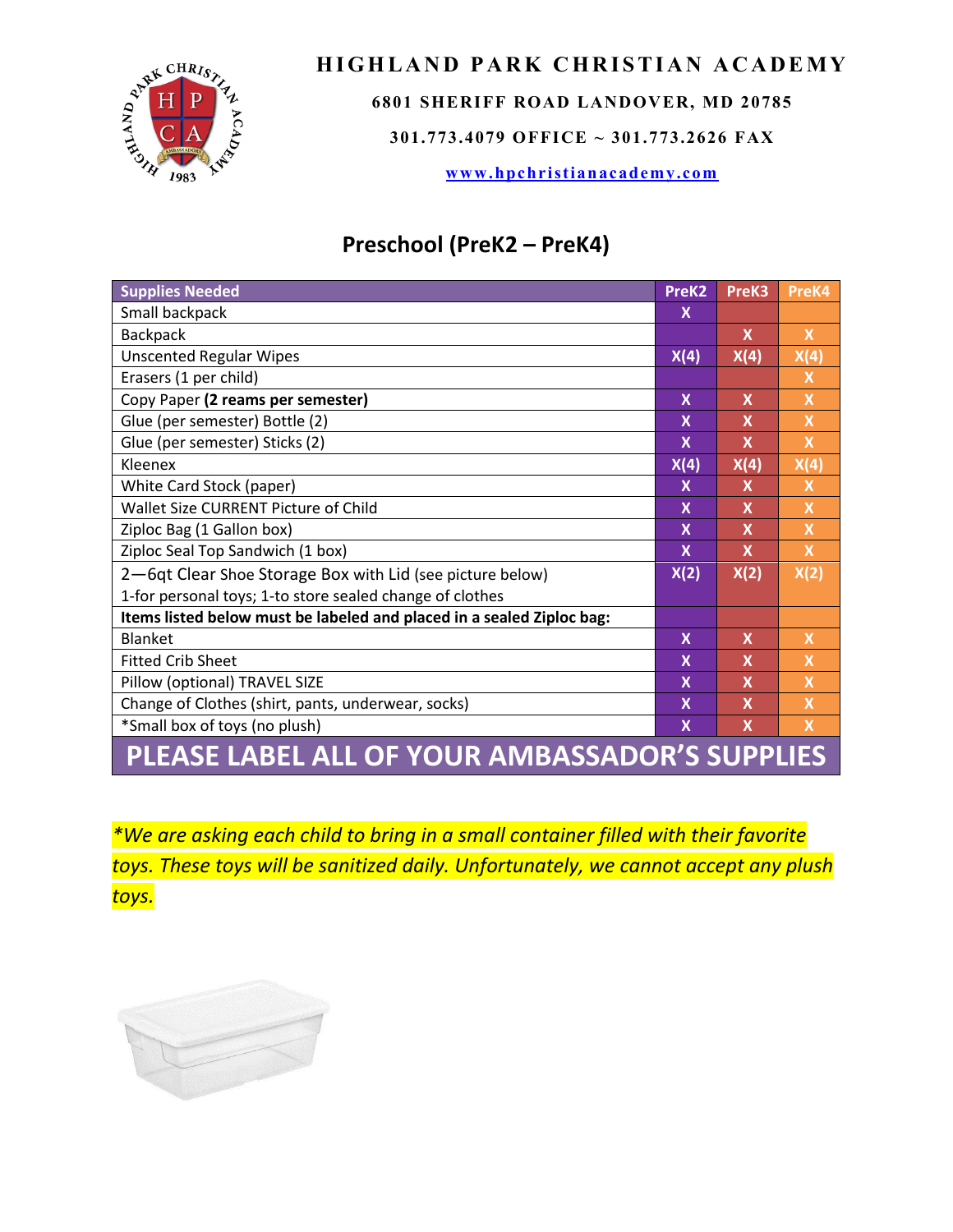| <b>Supplies Needed</b>    | $\overline{\mathsf{K}}$   | 1 <sup>st</sup>           | 2 <sub>nd</sub>           | 3 <sup>rd</sup>           | 4 <sup>th</sup>              | 5 <sup>th</sup>                                      |
|---------------------------|---------------------------|---------------------------|---------------------------|---------------------------|------------------------------|------------------------------------------------------|
| Backpack                  | $\mathsf{X}% _{0}$        | $\pmb{\mathsf{X}}$        | X                         | $\boldsymbol{\mathsf{X}}$ | $\pmb{\mathsf{X}}$           | X                                                    |
| Lunch Bag (if applicable) | $\overline{\mathsf{X}}$   | $\bar{\mathbf{X}}$        | $\boldsymbol{\mathsf{X}}$ | $\boldsymbol{\mathsf{X}}$ | $\boldsymbol{\mathsf{X}}$    | $\boldsymbol{\mathsf{X}}$                            |
| <b>Basic Calculator</b>   |                           | $\pmb{\mathsf{X}}$        | $\boldsymbol{\mathsf{X}}$ | $\boldsymbol{\mathsf{X}}$ | $\pmb{\mathsf{X}}$           | $\boldsymbol{X}$                                     |
| Ruler                     |                           |                           |                           |                           | $\overline{\mathsf{X}}$      | $\pmb{\mathsf{X}}$                                   |
| Protractor                |                           |                           |                           |                           | $\pmb{\mathsf{X}}$           | $\boldsymbol{X}$                                     |
| Change of Clothes         | $\boldsymbol{\mathsf{X}}$ |                           |                           |                           |                              |                                                      |
| <b>Composition Books</b>  |                           |                           | X(4)                      | X(4)                      |                              |                                                      |
| 2 Primary Journal         | $\boldsymbol{\mathsf{X}}$ | $\pmb{\mathsf{X}}$        | $\boldsymbol{\mathsf{X}}$ |                           |                              |                                                      |
| <b>Construction Paper</b> | $\mathsf{X}% _{0}$        | $\pmb{\mathsf{X}}$        | $\boldsymbol{\mathsf{X}}$ | $\boldsymbol{\mathsf{X}}$ | $\pmb{\mathsf{X}}$           | $\boldsymbol{\mathsf{X}}$                            |
| Copy Paper                | $\mathsf{X}% _{0}$        | $\pmb{\mathsf{X}}$        | $\mathsf{x}$              | $\boldsymbol{X}$          | $\boldsymbol{X}$             | $\boldsymbol{\mathsf{X}}$                            |
| (2 REAMS PER QTR)         |                           |                           |                           |                           |                              |                                                      |
| Crayons - 24 Ct (Regular) | $\boldsymbol{\mathsf{X}}$ | $\pmb{\mathsf{X}}$        | $\boldsymbol{\mathsf{X}}$ | $\boldsymbol{\mathsf{X}}$ | $\pmb{\mathsf{X}}$           | $\boldsymbol{X}$                                     |
| Erasers                   | $\mathsf{X}% _{0}$        |                           |                           |                           |                              | $\mathsf{x}$                                         |
| Glue Bottle (1) per       |                           |                           |                           |                           |                              |                                                      |
| semester                  |                           | $\pmb{\mathsf{X}}$        | $\boldsymbol{\mathsf{X}}$ |                           |                              |                                                      |
| Glue Sticks (2)           | $\boldsymbol{\mathsf{X}}$ | $\pmb{\mathsf{X}}$        | $\boldsymbol{\mathsf{X}}$ | $\boldsymbol{\mathsf{X}}$ | X(3)                         | X(3)                                                 |
| Kleenex (2 boxes per      |                           |                           |                           |                           |                              |                                                      |
| semester)                 | $\boldsymbol{\mathsf{X}}$ | $\pmb{\mathsf{X}}$        | $\pmb{\mathsf{X}}$        | $\pmb{\mathsf{X}}$        | $\pmb{\mathsf{X}}$           | $\pmb{\mathsf{X}}$                                   |
| Pencils (1 box) No. 2     |                           |                           |                           |                           |                              |                                                      |
| (classic)                 | $\overline{\mathsf{X}}$   | $\pmb{\mathsf{X}}$        | $\boldsymbol{\mathsf{X}}$ | $\pmb{\mathsf{X}}$        | X(2)                         | X(2)                                                 |
| Pencil Box or Pouch       | $\boldsymbol{\mathsf{X}}$ | $\pmb{\mathsf{X}}$        | $\pmb{\mathsf{X}}$        | $\pmb{\mathsf{X}}$        | $\pmb{\mathsf{X}}$           | $\boldsymbol{\mathsf{X}}$                            |
| <b>Pocket Folders</b>     | $\overline{\mathsf{X}}$   | $\boldsymbol{X}$          | $\pmb{\mathsf{X}}$        | $\pmb{\mathsf{X}}$        | $\pmb{\mathsf{X}}$           | $\boldsymbol{X}$                                     |
| (Per Subject including    | (2 folders)               |                           |                           |                           |                              |                                                      |
| technology)               |                           |                           |                           |                           |                              |                                                      |
| Scissors (1 pair)         | $\boldsymbol{\mathsf{X}}$ | $\pmb{\mathsf{X}}$        | $\boldsymbol{\mathsf{X}}$ | $\pmb{\mathsf{X}}$        | $\boldsymbol{X}$             | $\boldsymbol{\mathsf{X}}$                            |
| Ziploc Bags-1 Box         | $\overline{\mathsf{X}}$   | $\overline{\mathsf{X}}$   | $\overline{\mathsf{X}}$   |                           |                              |                                                      |
|                           | (Sandwich                 | (Quart                    | (Quart                    |                           |                              |                                                      |
|                           | Size)                     | Size)                     | Size)                     |                           |                              |                                                      |
| <b>BOOK COVERS</b>        |                           | $\mathsf{X}$              | $\boldsymbol{X}$          | $\boldsymbol{\mathsf{X}}$ | $\overline{\mathsf{X}}$      | $\overline{\mathsf{X}}$                              |
| <b>MANDATORY FOR ALL</b>  |                           |                           |                           |                           |                              |                                                      |
| <b>TEXTBOOKS</b>          |                           |                           |                           |                           |                              |                                                      |
| Colored Pencils (12ct)    |                           |                           | $\mathsf{x}$              | $\mathsf{X}$              | $\boldsymbol{X}$             | $\overline{\mathsf{X}}$                              |
| Highlighters (yellow)     |                           |                           |                           | $\pmb{\mathsf{X}}$        | $\boldsymbol{\mathsf{X}}$    | $\boldsymbol{X}$                                     |
| Washable Markers 1 box    |                           |                           |                           | $\boldsymbol{\mathsf{X}}$ | $\mathsf{X}% _{0}$           | $\boldsymbol{X}$                                     |
| Blue and black erasable   |                           |                           |                           |                           |                              |                                                      |
| ink pens (as needed)      |                           |                           |                           |                           | $\pmb{\mathsf{X}}$           | $\pmb{\mathsf{X}}$                                   |
| Index cards with lines    | $\boldsymbol{\mathsf{X}}$ | $\boldsymbol{\mathsf{X}}$ | $\boldsymbol{\mathsf{X}}$ | $\boldsymbol{\mathsf{X}}$ | X                            | $\boldsymbol{\mathsf{X}}$                            |
| (3x5) 1 pack with a box   |                           |                           |                           |                           |                              |                                                      |
| Loose Leaf Notebook       |                           |                           |                           |                           |                              |                                                      |
| paper (college or wide    |                           |                           |                           |                           |                              |                                                      |
| rule as needed)           |                           |                           |                           | $\boldsymbol{X}$          | X                            | $\overline{\mathsf{x}}$                              |
| Thesaurus/Dictionary      |                           |                           |                           |                           |                              |                                                      |
| Combo                     |                           |                           |                           | X                         | X<br>$\overline{\mathsf{X}}$ | $\boldsymbol{\mathsf{X}}$<br>$\overline{\mathsf{X}}$ |
| Earphones                 | $\overline{\mathsf{X}}$   | $\mathsf{X}$              | $\mathsf{x}$              | $\boldsymbol{X}$          |                              |                                                      |
| <b>Student Bible</b>      |                           |                           |                           | $\overline{\mathsf{X}}$   | $\overline{\mathsf{X}}$      | $\overline{\mathsf{X}}$                              |
| 1 subject Wide Rule       |                           |                           |                           |                           |                              |                                                      |
| Notebooks                 |                           |                           |                           | $\boldsymbol{\mathsf{X}}$ | $\boldsymbol{X}$             | $\boldsymbol{X}$                                     |
| Flash drive/Removable     |                           |                           |                           |                           |                              |                                                      |
| <b>Disk</b>               |                           |                           | $\boldsymbol{X}$          | $\overline{\mathsf{X}}$   | $\boldsymbol{X}$             | $\boldsymbol{\mathsf{X}}$                            |
|                           |                           |                           |                           |                           |                              |                                                      |

## **Elementary Department Revised Supply List: Grades K-5th ONLY**

PLEASE LABEL ALL OF YOUR AMBASSADOR'S SUPPLIES